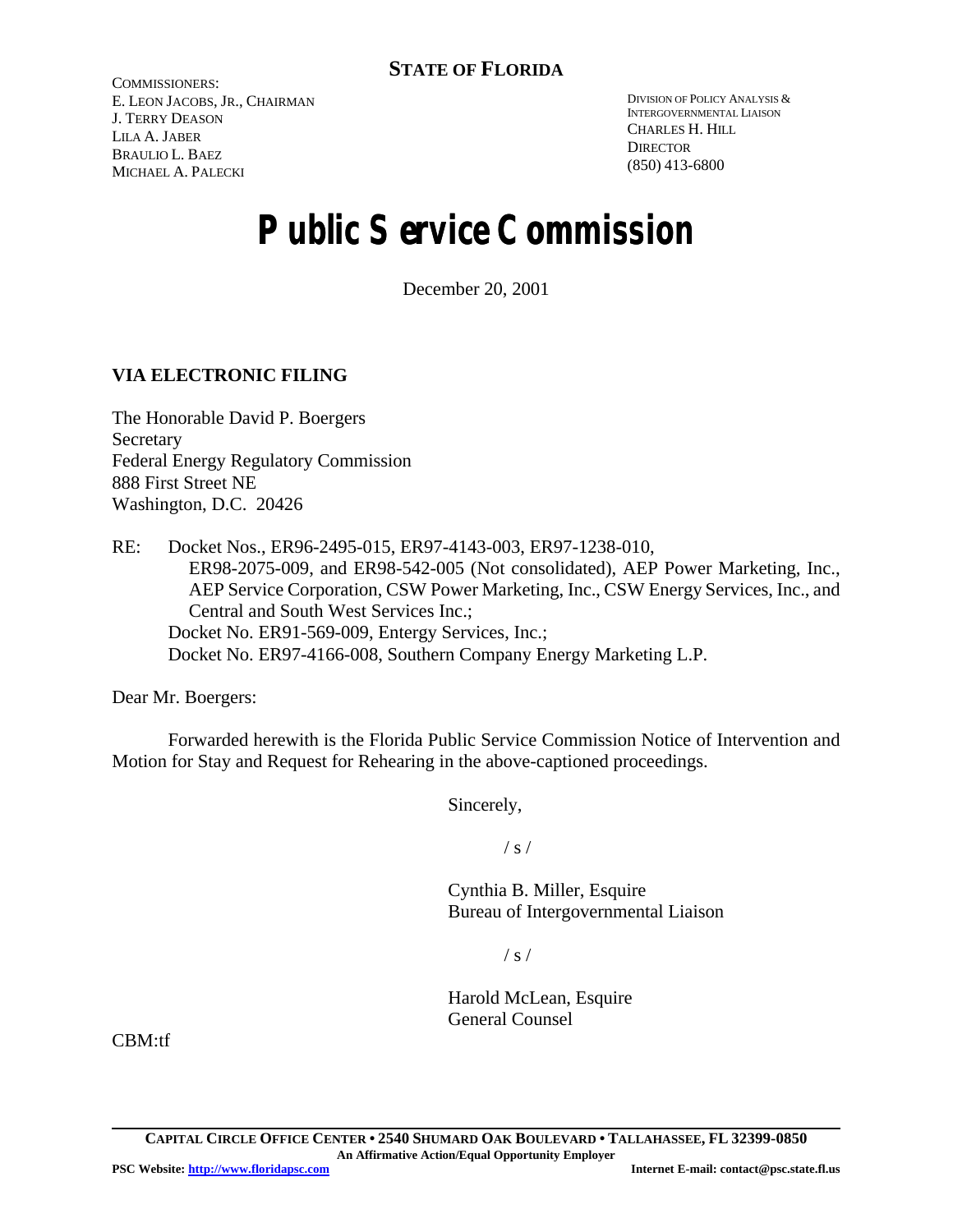#### **UNITED STATES OF AMERICA FEDERAL ENERGY REGULATORY COMMISSION**

| Docket Nos., ER96-2495-015,     |
|---------------------------------|
| ER97-4143-003, ER97-1238-010,   |
| ER98-2075-009, and ER98-542-005 |
| (Not consolidated)              |
|                                 |
| Docket No. ER91-569-009         |
|                                 |
| Docket No. ER97-4166-008        |
|                                 |

### **FLORIDA PUBLIC SERVICE COMMISSION NOTICE OF INTERVENTION**

Pursuant to Rule 214(a)(2) of the Federal Energy Regulatory Commission (FERC)

Rules of Practice and Procedure, the Florida Public Service Commission (FPSC) hereby files

its Notice of Intervention.

#### **COMMUNICATIONS**

Pursuant to Rule 203(b)(3) of the Federal Energy Regulatory Commission (FERC)

Rules of Practice and Procedure, the following persons are designated for receipt of communications and service on this proceeding:

> Cynthia B. Miller, Esquire Chief, Bureau of Intergovernmental Liaison Division of Policy Analysis and Intergovernmental Liaison 2540 Shumard Oak Boulevard Tallahassee, Florida 32399-0850 Telephone: 850/413-6082

> > Robert V. Elias, Esquire Chief, Bureau of Electric and Gas Division of Legal Services 2540 Shumard Oak Boulevard Tallahassee, Florida 32399-0850 Telephone: 850/413-6189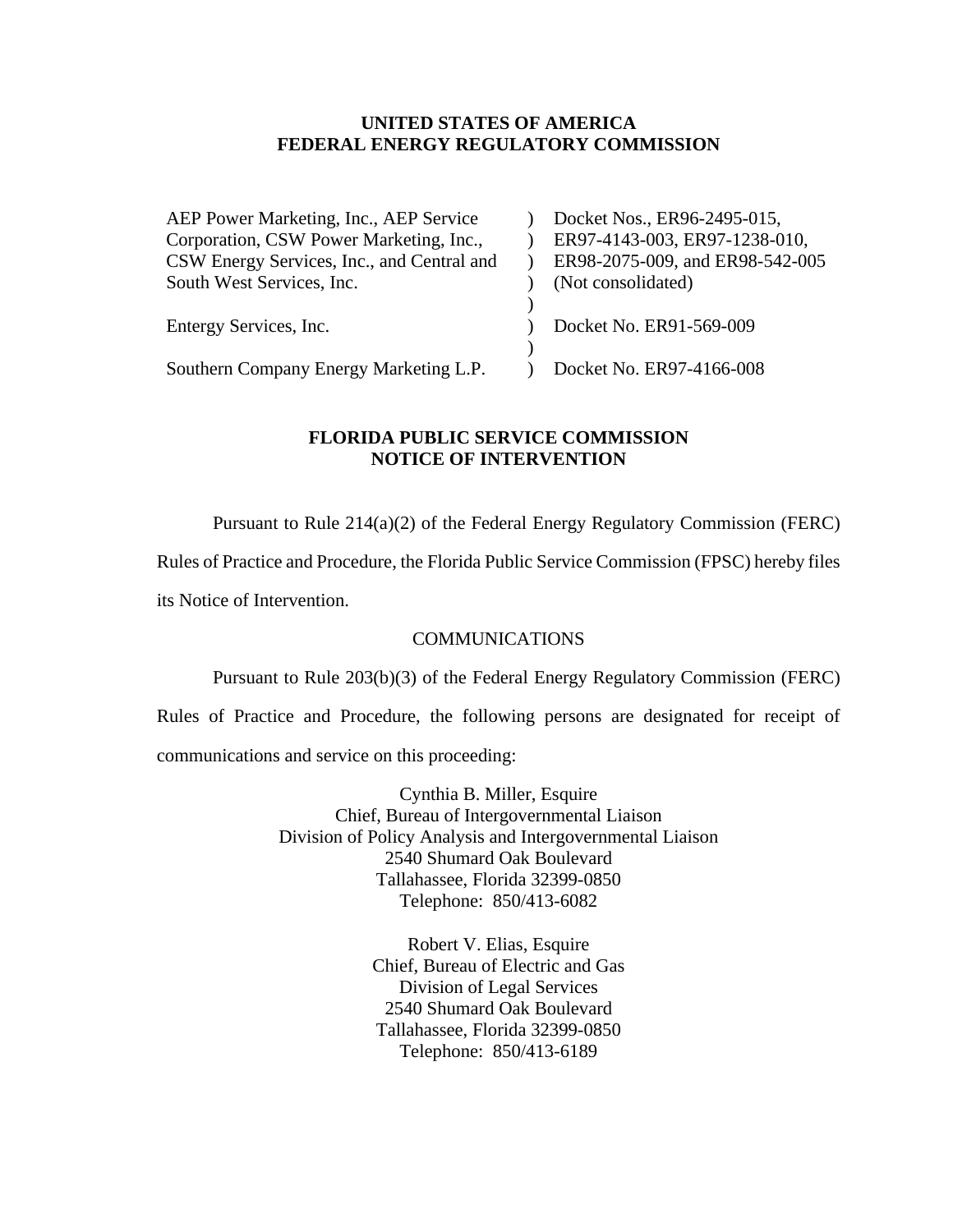#### **INTERVENTION**

This proceeding affects Gulf Power Company, a retail-serving electric utility subject to regulation by the FPSC. The FPSC, pursuant to Chapters 350 and 366, Florida Statutes, is given the authority to regulate electric utilities within the State of Florida and to exercise the police power of the state for the protection of the public welfare. Section 366.015, Florida Statutes, encourages participation by the FPSC in Federal agencies' proceedings that affect those utilities over which the FPSC has primary regulatory jurisdiction.

WHEREFORE, the FPSC has timely filed this notice of intervention.

Respectfully submitted,

 $/ s /$ 

Cynthia B. Miller, Esquire Bureau of Intergovernmental Liaison Division of Policy Analysis & Intergovernmental Liaison

 $/ s /$ 

Harold McLean, Esquire General Counsel

DATED: December 20, 2001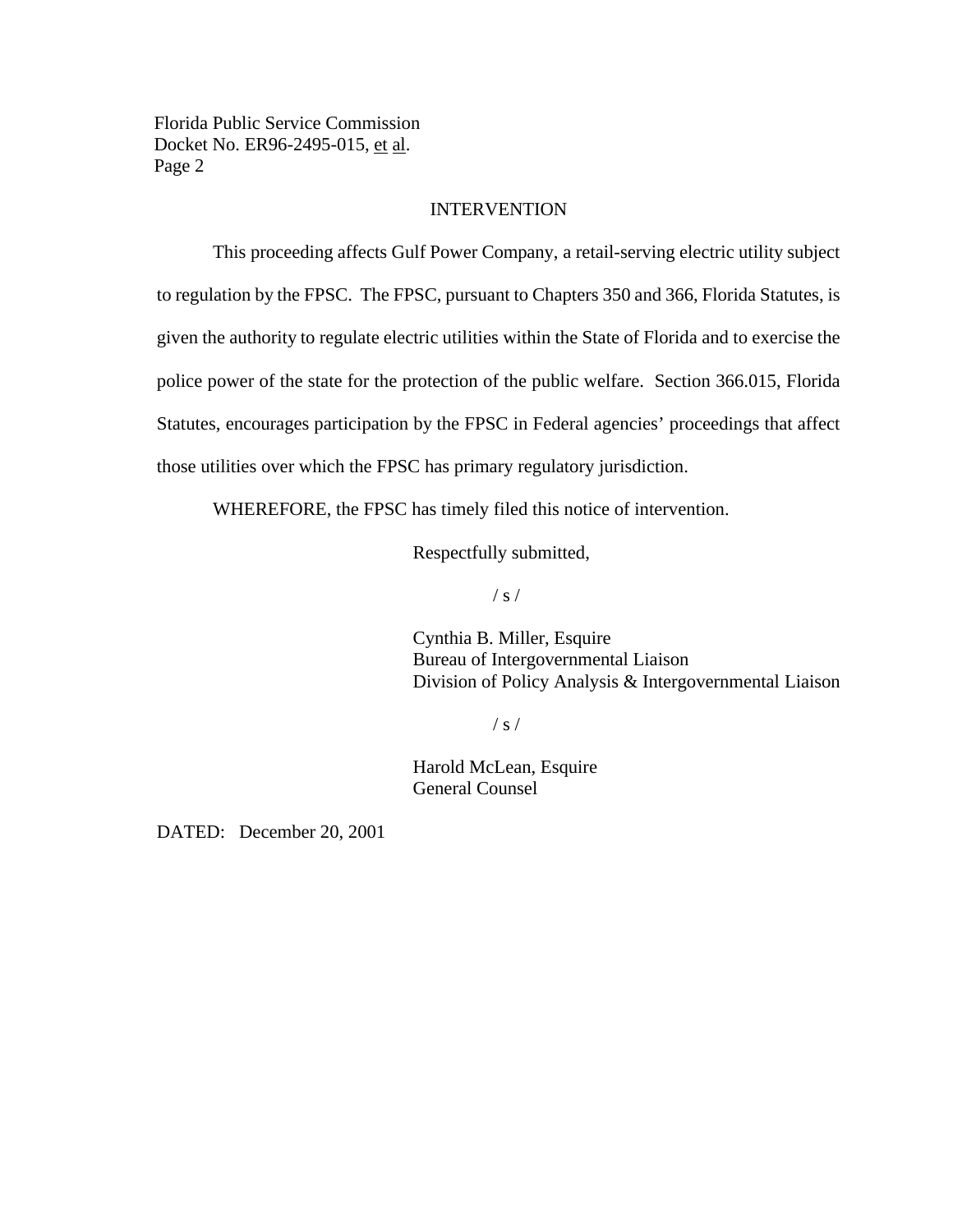#### **UNITED STATES OF AMERICA FEDERAL ENERGY REGULATORY COMMISSION**

| AEP Power Marketing, Inc., AEP Service     | Docket Nos., ER96-2495-015,     |
|--------------------------------------------|---------------------------------|
| Corporation, CSW Power Marketing, Inc.,    | ER97-4143-003, ER97-1238-010,   |
| CSW Energy Services, Inc., and Central and | ER98-2075-009, and ER98-542-005 |
| South West Services, Inc.                  | (Not consolidated)              |
|                                            |                                 |
| Entergy Services, Inc.                     | Docket No. ER91-569-009         |
|                                            |                                 |
| Southern Company Energy Marketing L.P.     | Docket No. ER97-4166-008        |

### **FLORIDA PUBLIC SERVICE COMMISSION MOTION FOR STAY AND REQUEST FOR REHEARING**

Pursuant to 18 CFR § 385.713 (2000), the Florida Public Service Commission (FPSC) hereby files this request for a rehearing of the Order issued November 20, 2001, in the above dockets.

In addition, the FPSC seeks a stay of the Order. A stay is warranted because the January 4, 2001, compliance date does not allow for the FERC otherwise to undo or defer the consequences of the Order.

The alleged errors in the "Order on Triennial Market Power Updates and Announcing New Interim Generation Market Power Screen and Mitigation Policy" are: (1) the FERC issued this order changing its policy in an arbitrary and capricious manner; (2) the FERC did not sufficiently explain its new policy; and (3) the potential ramifications of the policy were not considered and the FERC did not follow "reasoned decision making."

(1) The FERC issued this order changing its policy in an arbitrary and capricious manner.

The Order concedes, at page 6, that the FERC has historically applied one type of analysis to market power determination. Pursuant to that approach, the FERC allows power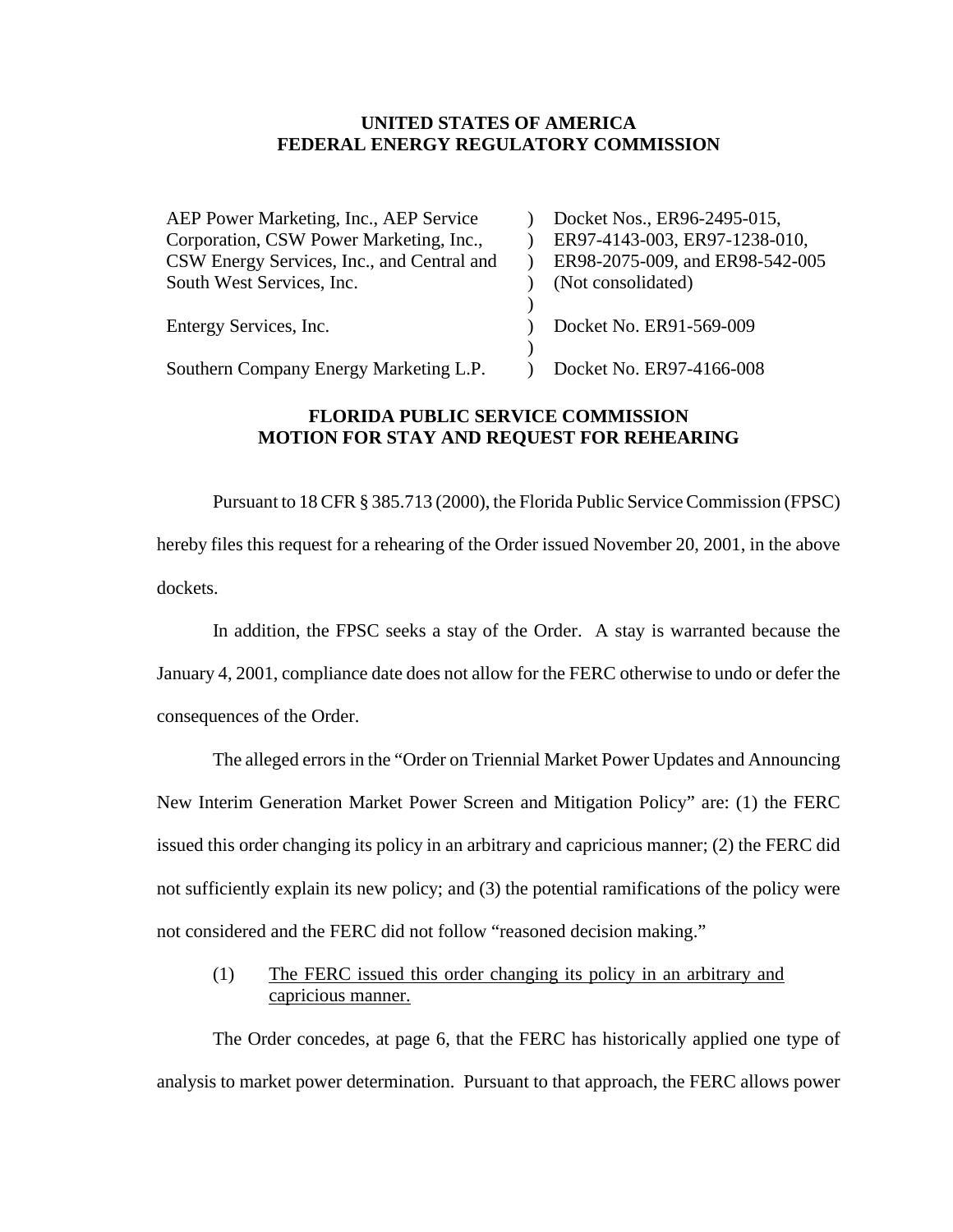sales at market-based rates if the seller and its affiliates do not have, or have adequately mitigated, market power in generation and transmission and cannot create other barriers to entry.

Since beginning to grant market-based rates to public utilities in the 1980s, the Commission primarily focused on the applicant and employed the "hub-andspoke" analysis to determine whether an individual entity and its affiliates have the ability to exercise generation market power for a "hub-and-spoke" analysis, the applicant computes its market share of installed and uncommitted generation in a particular market.

Now, the FERC "has concluded that, because of significant structural changes and corporate realignments that have occurred and continue to occur in the electric industry, our hub-and-spoke analysis no longer adequately protects customers against generation market power in all circumstances." The FERC announced that it intends to undertake a generic review of markets and market power in general, but "we have developed a Supply Margin Assessment (SMA) screen to be used pending completion of a generic rulemaking."

Adequate notice was not provided prior to this change. There is an inherent unfairness in changing a fundamental policy without reasonable notice and an opportunity to be heard. This procedural defect is significant and results in the denial of due process.

As Commissioner Breathitt's dissent states: "My primary concern with this interim mechanism is that the SMA, and the mitigation measures required of those utilities that fail the screen **have been cobbled together very quickly without the benefit of industry comment**." [emphasis added] She also believes that the FERC's broad-based inquiry into its market power analysis is the appropriate path to take. Otherwise, this interim action is "to the detriment of a sensible replacement of the hub-and-spoke method."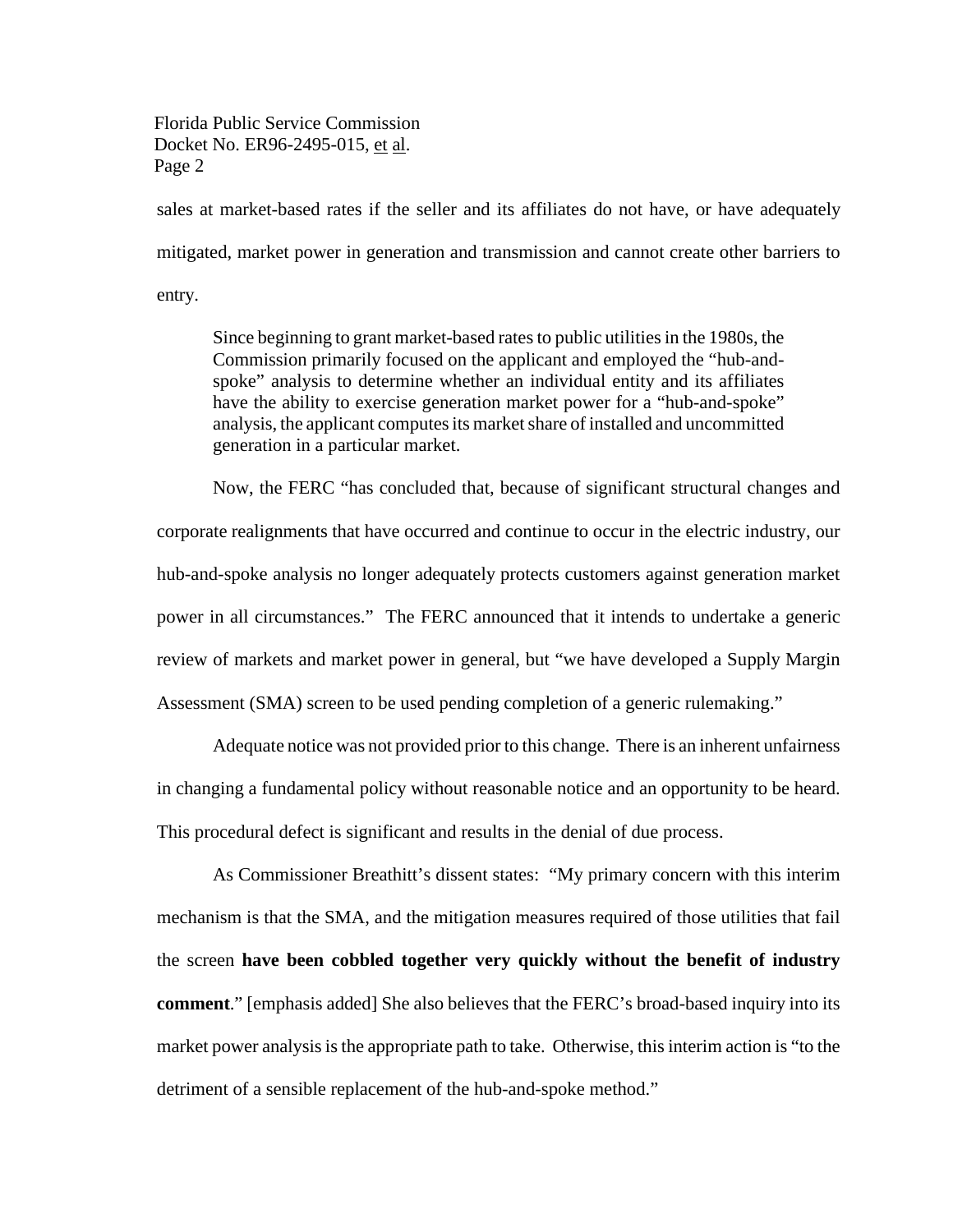The FPSC recognizes that FERC's order is intended to enhance competition in the wholesale electric market. The FPSC fully supports the FERC's goal of creating a fully competitive wholesale electric market. To that end, the FPSC has recently approved a Regional Transmission Organization for peninsular Florida.

#### (2) The FERC did not sufficiently explain its new policy.

In addition to the procedural defects cited above, the FPSC has a number of technical issues with the SMA approach that should be addressed prior to full implementation. Given the paucity of information contained in the Order, the FPSC does not understand the intricacies of the SMA screen and how it will be applied under a variety of conditions. For example, in the discussion of the three companies (Southern, AEP, and Entergy), the order defines the threshold for a utility to be "pivotal" and thus trigger market power concerns if "its capacity exceeds the market's surplus of capacity above peak demand—that is, the market's supplymargin." The Order appears to illustrate this idea by calculating the 2000 peak demand for each utility and comparing this number to the installed capacity (including imports). If any utility has more total installed capacity than the supply margin, it is deemed to have market power.

This approach creates a number of methodological concerns that need to be further explored. Take for example, the definition of "peak demand." Is this the firm peak demand net of interruptible and demand-side managed loads? Is this a projected or actual demand? Is the peak demand weather normalized? The point is that by its nature the measurement of peak demand needsto be clarified, otherwise it resultsin a variable standard that changesfrom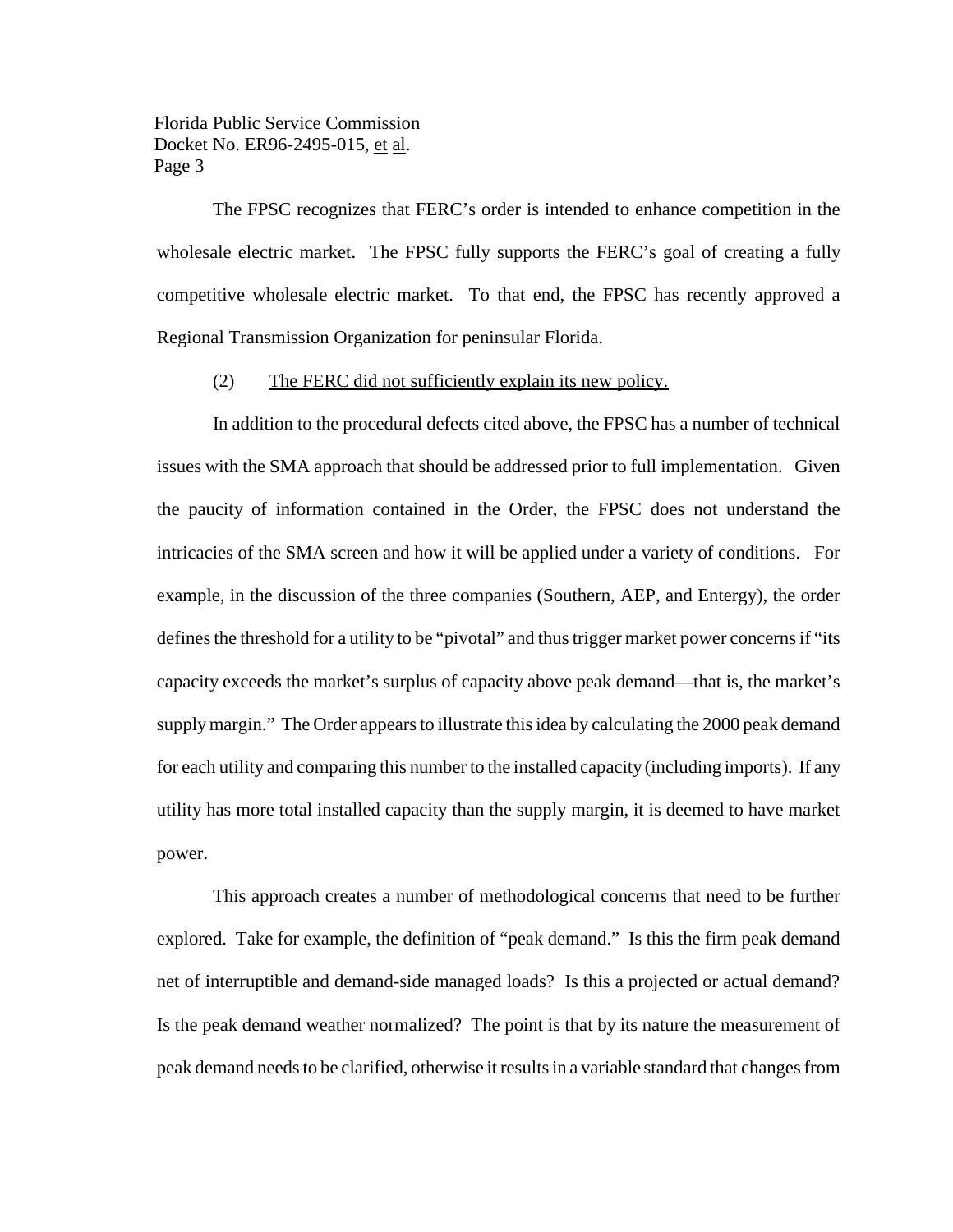year-to-year or based on variationsin temperatures, load, and installed resources. Presumably, since this new SMA test is being applied under the auspices of the Triennial Market Power Updates, the results of the SMA test are supposedly invariant for at least three years. It is difficult to understand this new test.

# (3) The potential ramifications of the policy were not considered and the FERC did not follow reasoned decision making.

It appears that the FERC did not consider the potential ramifications of this new approach. A potential concern with this methodology results in the identification of more and more utilities as having market power depending on the margin reserves getting smaller. For example, if actual data are used to calculate the peak load, and it is an unseasonably hot or cold peak day, the actual margin reserve could be very small, in theory down to hundreds of megawatts. In this case, the SMA net captures smaller and smaller utilities and ultimately a single large power plant could represent owned capacity greater than the calculated margin reserve. Theoretically, the SMA could ultimately be applied to single generator owners which would force all market participants into cost-based rates. We question whether the FERC wants to be responsible for determining production costs for specific plants to ensure costbased rates are posted.

Further problems plague some of the disclosure requirements for posting day ahead decremental and incremental production costs. By requiring SMA pivotal utilities to post their incremental and decremental costs, it appears to give undue advantage to other short-term marketers in knowing the price to beat in conducting transactions. Moreover, as described in the Order, the split-cost model appears to lock both buyer and seller into projected cost quotes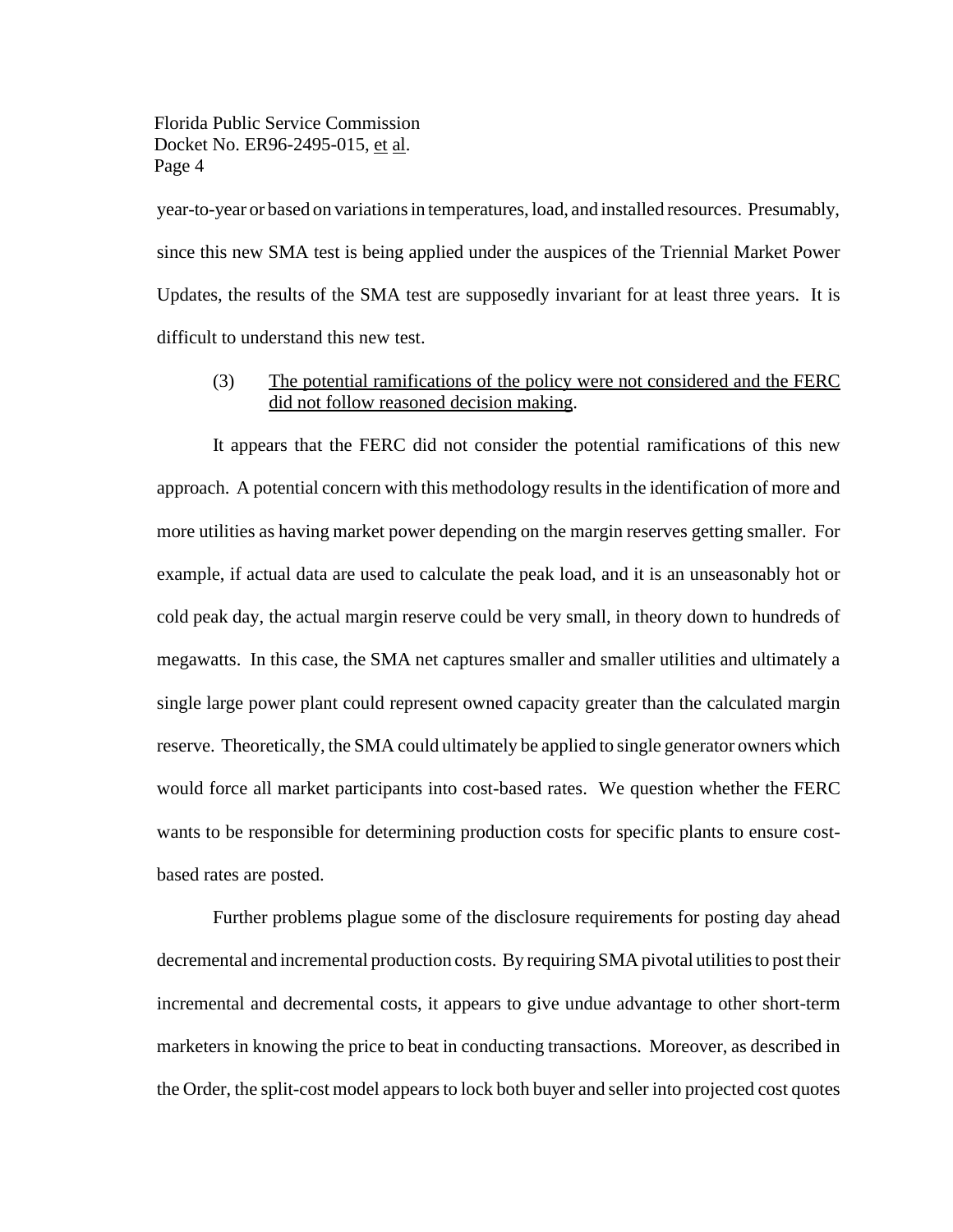that are not adjusted for real time dispatch costs. This entire section needs to be carefully reexamined to ensure that in an effort to develop a more effective market power screen the short-term energy market design created by this action does not disadvantage any participant.

These observations are not exhaustive of the FPSC's concerns but illustrate the need for further deliberation and explanation of the SMA screening model. Given the importance of developing a fair, consistent, and methodologically sound market power test to replace the hub-and- spoke screen, it is incumbent upon the FERC to permit a rehearing of this issue.

The FERC's Section 206 docket (Docket No. EL01-118-000) provides an avenue for a thorough inquiry on this model. The FPSC is not suggesting that such an SMA model is not to be used if it is ultimately found to be the best model after a hearing is held. We recognize that there have been problems with the hub-and-spoke model. However, until the FERC completes the Section 206 proceeding, no implementation should occur.

In addition, before the FERC switches to a new model, the FERC should take into account the impact on the retail customer. It has been represented to us that the model may have a negative impact on retail customers of Gulf Power Company of at least \$4 million per year from lost sales revenues and lost purchase savings. The FPSC has not independently analyzed this impact. No change to the existing policy should be made without a full and fair examination of this issue.

In addition, this reconsideration will enable the FERC to work with state commissions' assistance in developing a new model.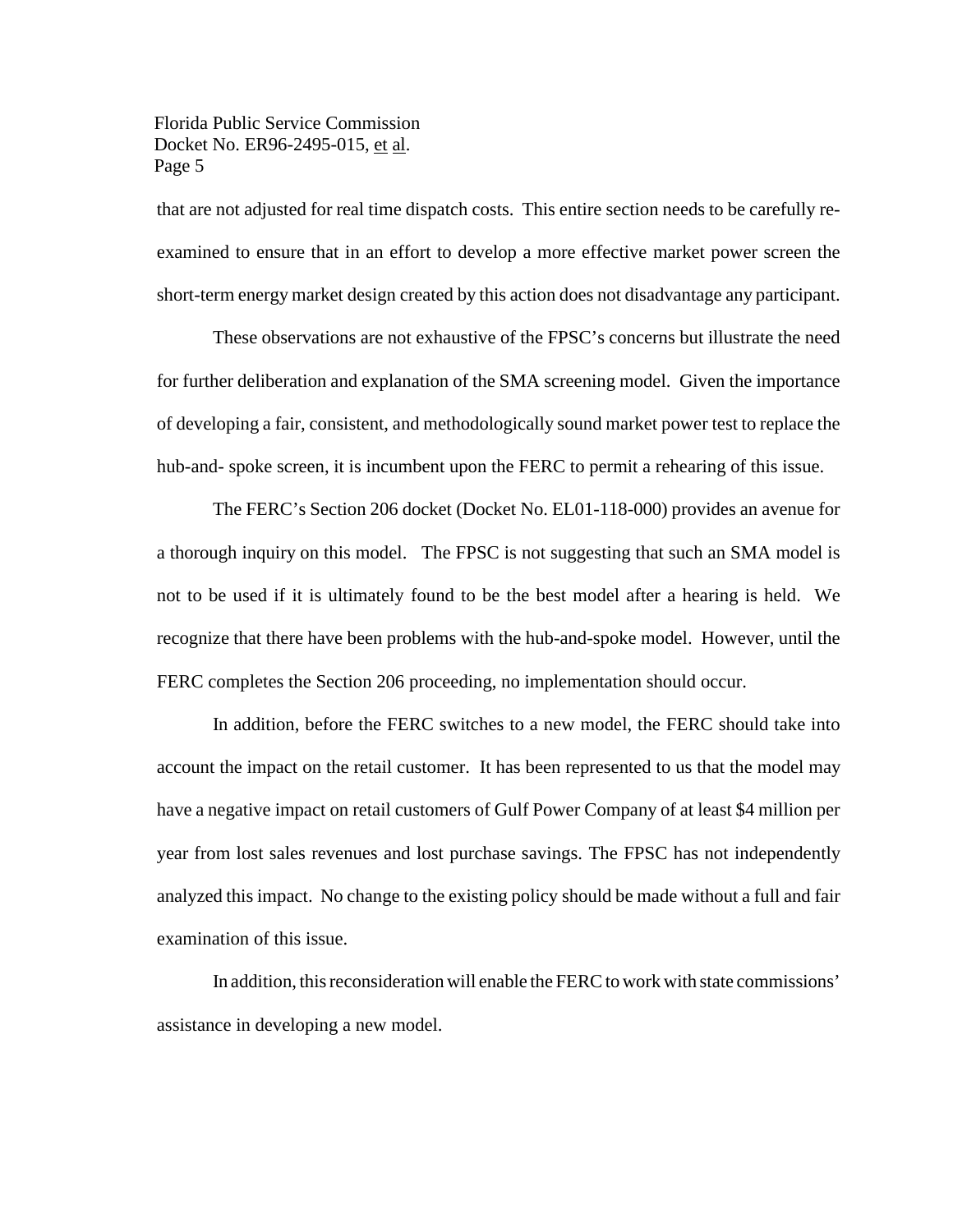The FERC has an obligation to engage in "reasoned decision making." This was addressed in *FPL v FERC*, 85 F.3d 684; 1996 (D.C. Cir. 1996), and *Greater Boston Television Corp. v. FCC*, 444 F.2d 841 (D.C. Cir. 1970). In the FPL case, the Court noted: "While we are quite sympathetic to FERC's implicit claim that we should cut it some slack in this era of wide-ranging reform, allowing it to devote its intellectual resources primarily to the broader picture, we find that the Commission's explanation here fails to meet the basic reasoned decision making requirement."

#### Conclusion

In conclusion, the FERC should retract this ill-conceived order, and delay action until after the general Section 206 inquiry is concluded. A stay is warranted to defer the January 4 compliance date in the Order until after such an inquiry is completed.

Respectfully submitted,

 $/ s /$ 

Cynthia B. Miller, Esquire Bureau of Intergovernmental Liaison Division of Policy Analysis and Intergovernmental Liaison

 $/ s /$ 

Harold McLean, Esquire General Counsel

DATED: December 20, 2001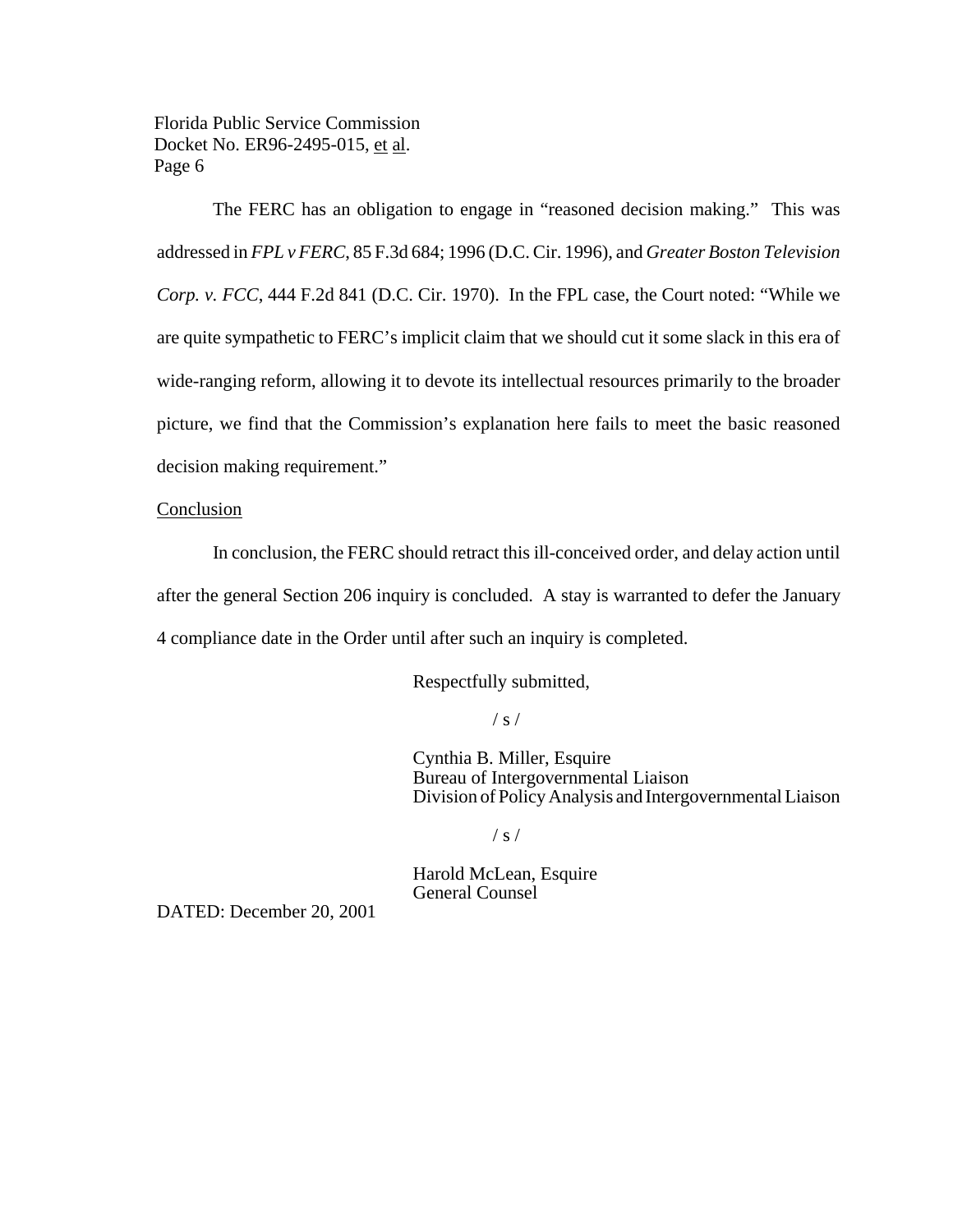# **UNITED STATES OF AMERICA FEDERAL ENERGY REGULATORY COMMISSION**

| Docket Nos., ER96-2495-015,     |
|---------------------------------|
| ER97-4143-003, ER97-1238-010,   |
| ER98-2075-009, and ER98-542-005 |
| (Not consolidated)              |
|                                 |
| Docket No. ER91-569-009         |
|                                 |
| Docket No. ER97-4166-008        |
|                                 |

# **CERTIFICATE OF SERVICE**

I HEREBY CERTIFY that the foregoing Notice of Intervention of the Florida Public Service Commission will be sent today by U.S. Mail to all parties on the attached service list.

 $/ s /$ 

Harold McLean, Esquire General Counsel

 $\overline{a}$ 

FLORIDA PUBLIC SERVICE COMMISSION 2540 Shumard Oak Boulevard Tallahassee, Florida 32399-0850

DATED: December 20, 2001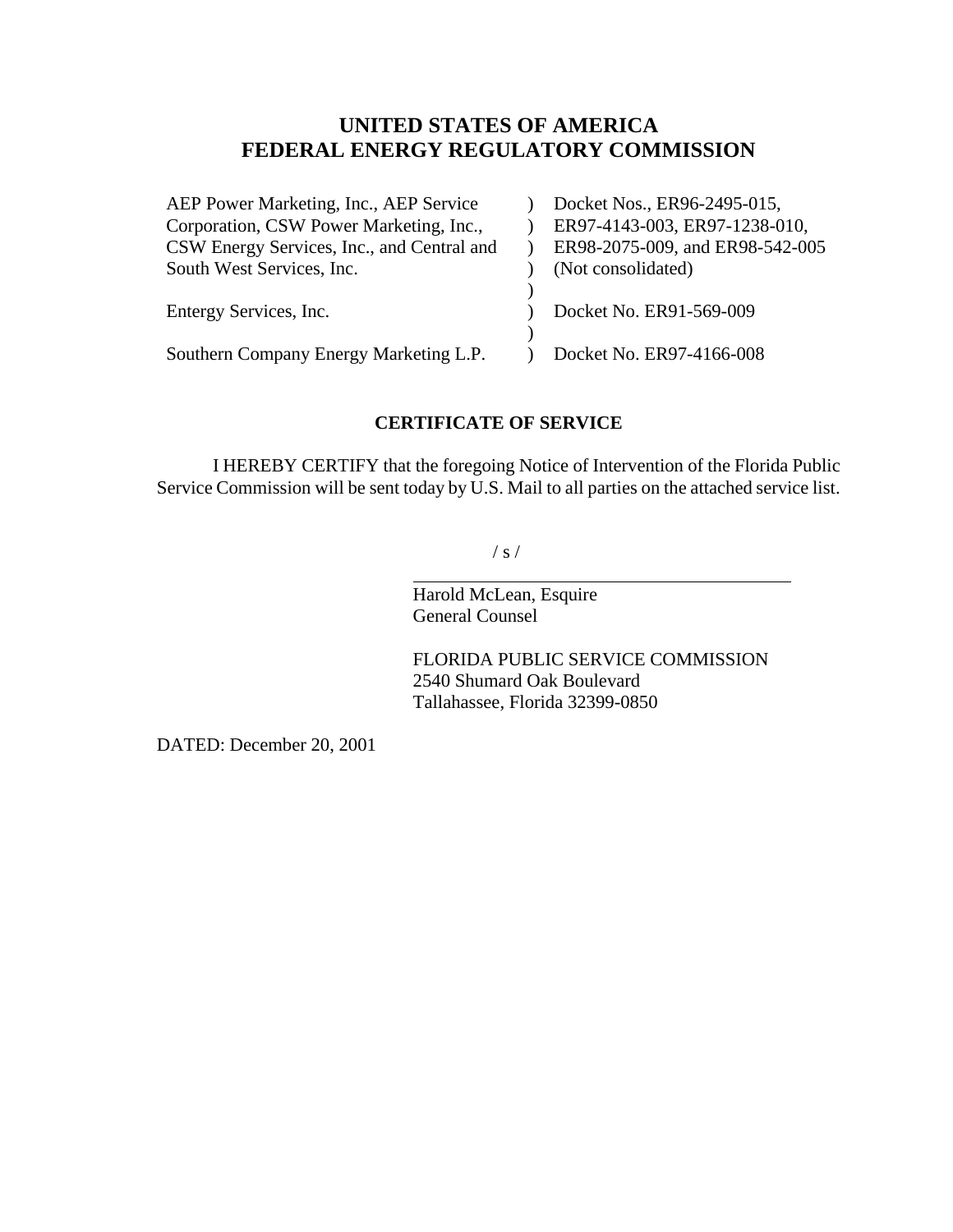#### Service List

Kevin L. Duffy, Esquire AEP Service Corporation Post Office Box 16631 Columbus, OH 43216-6631

Ann M. Wohlgemuth Allegheny Power Service Corp 800 Cabin Hill Drive Greensburg, PS 15601-1650

Edward J. Brady American Electric Power Service Post Office Box 16631 Columbus, OH 43216-6631

Lynn N. Hargis Chadbourne & Parke LLP 1200 New Hampshire Avenue NW, Suite 300 Washington, DC 20036-6812

Donald R. Allen Duncan & Allen 1575 Eye Street NW, Suite 300 Washington, DC 20005-1105

Zachary David Wilson, Esquire Arkansas Cities & Cooperatives Post Office Box 5578 North Little Rock, AR 72119-5578

John Walton City of Benton Post Office Box 607 Benton, AR 72018-0607

David N. Carne VP J Rowe & Associates, Inc. 5105 Backlick Road Annandale, VA 22003-6005

Sean T. Beeny, Esquire Miller, Balis & O'Neil, P.C. 1140 19<sup>th</sup> ST NW Suite 700 Washington, DC 20036-6607

Mitchell F. Hertz, Esquire Kirland & Ellis  $655$   $15<sup>th</sup>$  Street NW, Suite 1200 Washington, DC 20005-5701

Steven J. Ross Steptoe & Johnson 1330 Connecticut Avenue NW Washington, DC 20036-1704

Charles A. Falcone, Sr VP American Electric Power Service Post Office Box 16631 Columbus, OH 43216-6631

Judith K. Hicks American Forest & Paper Association 1111  $19<sup>th</sup>$  Street NW, Suite 800 Washington, DC 20036-3603

Alan H. Richardson American Public Power Association 2301 M Street NW Washington, DC 20037-1427

John R. Lylestrom, Esquire Hogan & Hartson LLP 555 13th Street NW - Columbia Square Washington, DC 20004-1109

J. F. Presnall, Mayor City of Benton Post Office Box 607 Benton, AR 72018-0607

Mitchell McDonald City of Benton Post Office Box 607 Benton, AR 72018-0607

Robert M. Lyford, VP Arkansas Electric Cooperative Corp Post Office Box 194208 Little Rock, AR 72219-4208

Herbert C. Rule, III Arkansas Electric Energy Consumers  $120 \text{ E } 4^{\text{th}}$  Street Little Rock, AR 72201-2808

Louann Westerfield Arkansas Public Service Commission Post Office Box 400 Little Rock, AR 72203-0400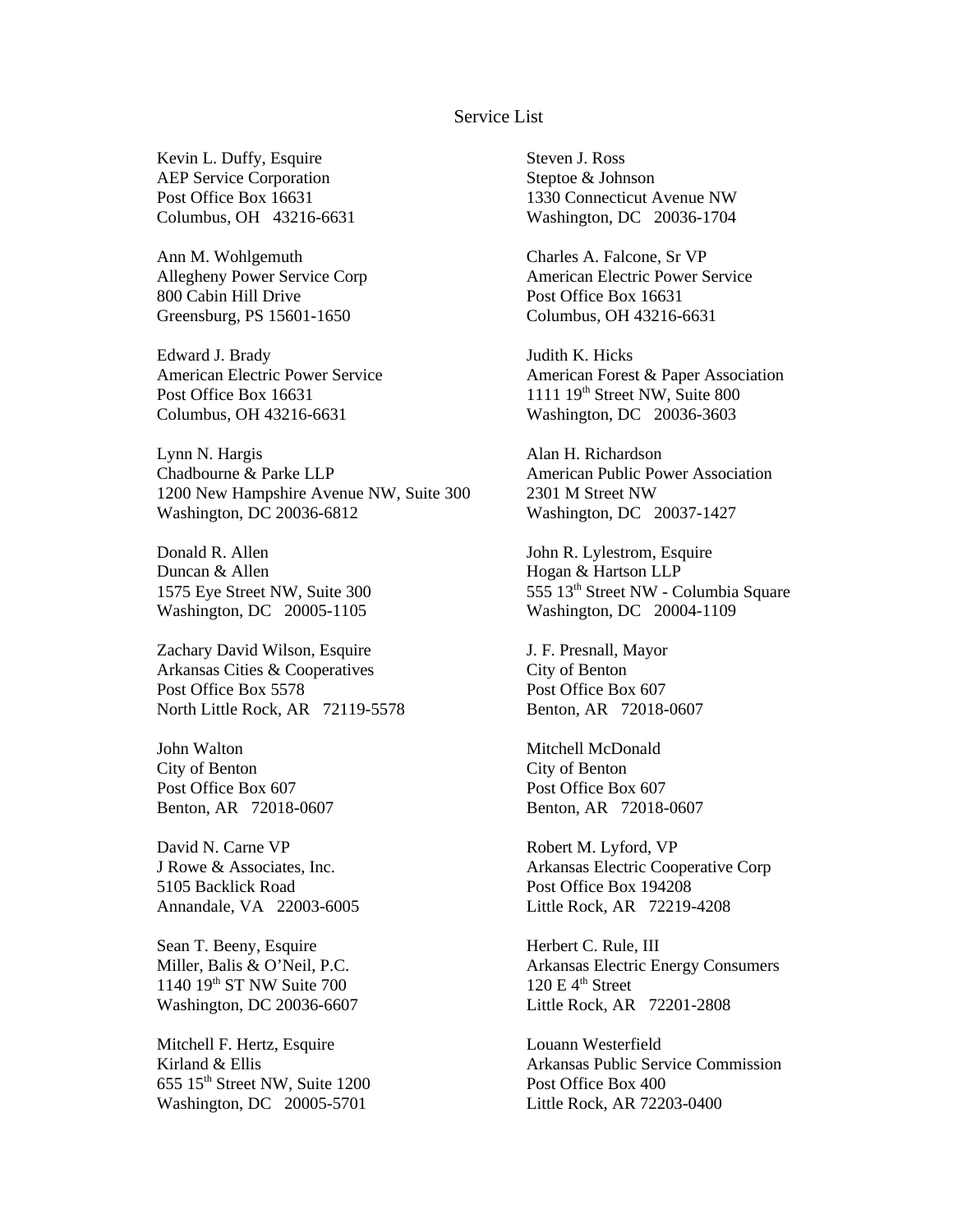Mary W. Cochran General Counsel Arkansas Public Service Commission Post Office Box 400 Little Rock, AR 72203-0400

Don A. Ouchley, CEO Brownsville Public Utilities Board 1425 Robinhood Street Brownsville, TX 78521-4230

Robert C. McDiarmid, Esquire Speigel & McDiarmid 1350 New York Avenue NW, Suite 1100 Washington, DC 20005-4710

Billy Jack Gregg, Consumer Advocate Public Service Commission of West Virginia 700 Union Building, 723 Kanawha Blvd Charleston, WV 25301

Peter G. Esposito, VP Dynegy Power Marketing, Inc. 1500 K Street NW Suite 400 Washington, DC 20005-1241

Edward H. Comer, VP & Gen Counsel Edison Electric Institute 701 Pennsylvania Avenue NW Washington, DC 20004-2608

Christi L. Nicolay, Sr Director Enron Corporation 1775 Eye Street NW, Suite 800 Washington, DC 20006-2418

Gregg D. Ottinger Duncan & Allen 1575 I Street NW, Suite 300 Washington, DC 20005-1105

Kevin Maynard Bryan Municipal Utilities 81 E. Edgerton Street Bryan, OH 43506-1413

Susan N. Kelly, Esquire Miller, Balis & O'Neil, P.C. 1140 19th Street NW, Suite 700 Washington, DC 20036-6607

John C. Bruciak, Gen Manager Brownsville Public Utilities Board Post Office Box 3270 Brownsville, TX 78523-3270

Ben Finkelstein, Esquire Speigel & McDiarmid 1350 New York Avenue NW, Suite 1100 Washington, DC 20005-4710

Mark S. Hegedus Speigel & McDiarmid 1350 New York Avenue NW, Suite 1100 Washington, DC 20005-4710

Kathryn L. Patton, Sr. Director Dynegy Power Marketing, Inc. 1000 Louisiana Street, Suite 5800 Houston, TX 77002-5006

Daniel A. King, Director and Regional Counsel Dynegy Power Marketing, Inc. 1500 K Street NW Suite 400 Washington, DC 20005-1241

Sarah G. Novosel, Sr Director Enron Corporation 1775 Eye Street NW, Suite 800 Washington, DC 20006-2418

Jeffrey D. Watkiss, Esquire Bracewell & Patterson, LLP 2000 K Street NW Suite 500 Washington, DC 20006-1809

John T. Courtney Courtney & Associates Post Office Box 676 Findlay, OH 45839-0676

Wallace F. Tillman, General Counsel National Rural Electric Cooperative Association 4301 Wilson Boulevard Arlington, VA 22203-1867

Robert A. O'Neill Miller, Balis & O'Neil, P.C. 1140 19th Street NW, Suite 700 Washington, DC 20036-6607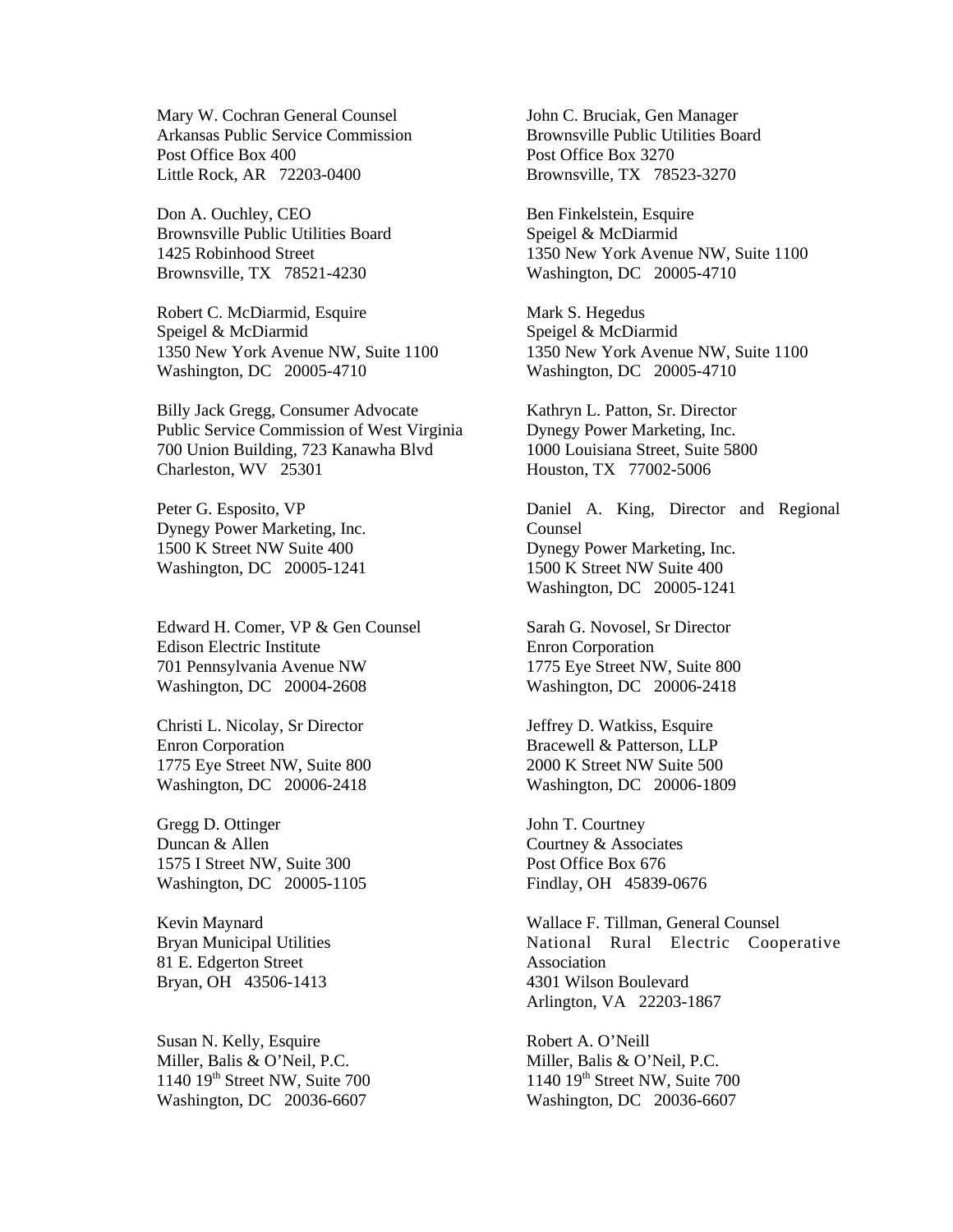Lynn L. Williams Asst General Counsel Oklahoma Corporation Commission Post Office Box 52000 Oklahoma City, OK 73152-2000

Jimmy D. Crosslin Coordinator Oklahoma Municipal Power Authority P. O. Box 1960 Edmond, OK 73083-1960

Michael K. Moore, Consultant C H Guernsey & Company 5555 N Grand Boulevard Oklahoma City, OK 73112-5693

Harold W. Borden, Jr. T5G Public Service Electric & Gas Company Post Office Box 570 Newark, NJ 07101-0570

Paul Roberti Rhode Island Department of Attorney General 150 S Main Street Providence, RI 02903-2907

Thomas F. Ahern, Administrator Rhode Island Div of Public Utilities & Car 89 Jefferson Boulevard Warwick, RI 02888-1046

Richard E. Hitt, General Counsel West Virginia Public Service Commission P.O. Box 812 Charleston, WV 0253-23-0812

John Bentine Chester, Willcox & Saxbe 17 S High Street, Suite 900 Columbus, OH 43215-3413

William M. Lange, Assistant General Counsel Consumers Energy Company  $1016$   $16<sup>th</sup>$  Street NW, Suite  $100$ Washington, DC 20036-5703

James N. Horwood, Esquire Speigel & McDiarmid 1350 New York Avenue NW, Suite 1100 Washington, DC 20005-4710

Roland Harry Dawson, Gen Manager Oklahoma Municipal Power Authority P. O. Box 1960 Edmond, OK 73083-1960

Jacqueline T. Miller Oklahoma Municipal Power Authority P. O. Box 1960 Edmond, OK 73083-1960

Carl N. Stover C H Guernsey & Company 5555 N Grand Boulevard Oklahoma City, OK 73112-5693

David B. Raskin Steptoe & Johnson 1330 Connecticut Avenue NW Washington, DC 20036-1704

Richard A. Rosen, Executive VP Tellus Institute 11 Arlington Street Boston, MA 02116-3406

Stephen T. Scialabba, Chief Accountant Rhode Island Div of Public Utilities & Car 89 Jefferson Boulevard Warwick, RI 02888-1046

Marc S. Gerken, President American Municipal Power-Ohio Inc. 2600 Airport Drive Columbus, OH 43219-2242

Ronn J. Rasmussen, Director Consumers Energy Company 212 W Michigan Avenue, Room H-440-A Jackson, MI 49201-2236

Rajeshwar G. Rao Indiana Municipal Power Agency 11610 N College Ave Carmel, IN 46032-5602

Martin V. Kirlwood Jones, Day, Reavis & Pogue 51 Louisiana Avenue NW Washington, DC 20001-2105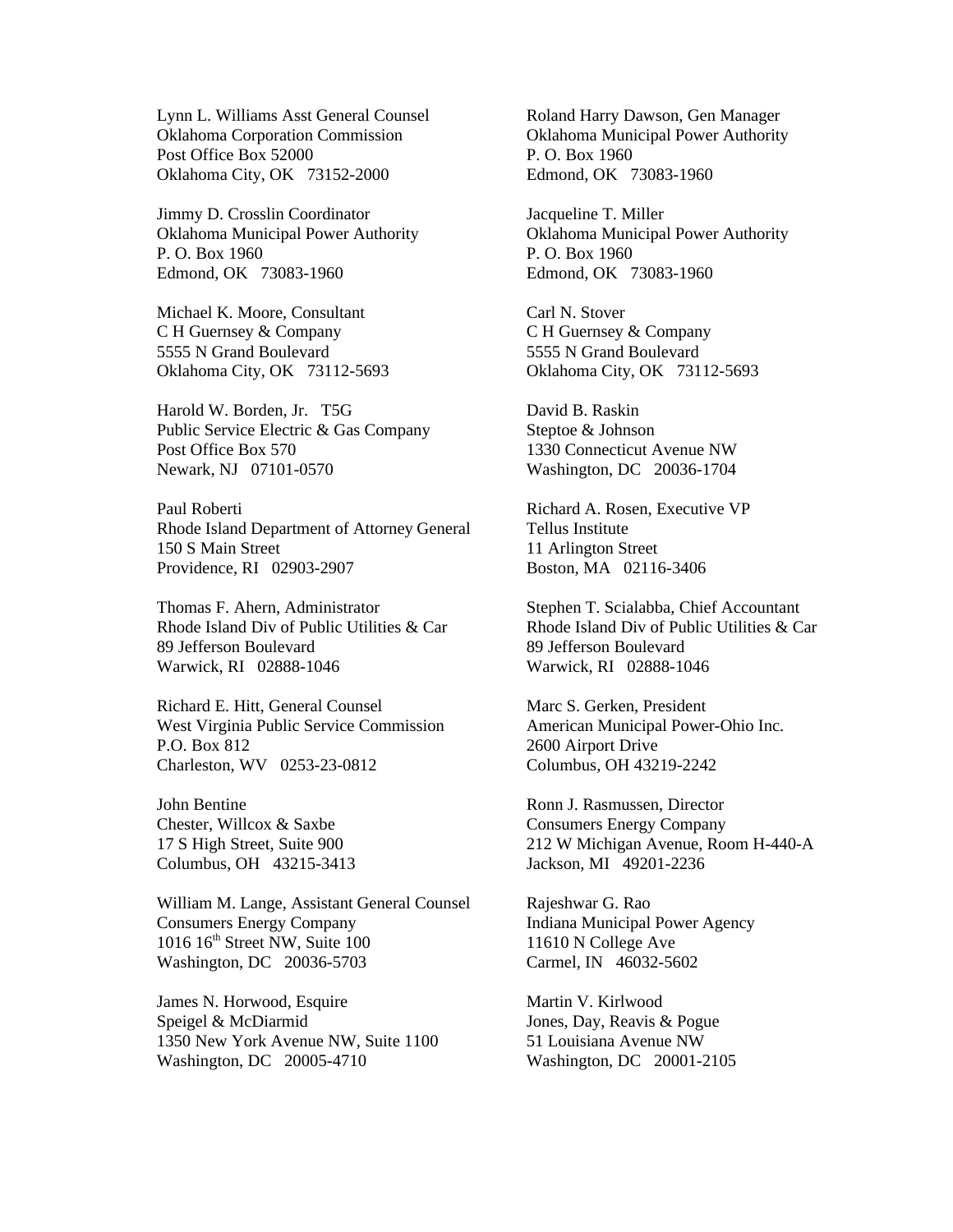William H. Burchette Brickfield, Burchette & Ritts, PC 8 th Floor - West Tower 1025 Thomas Jefferson Street NW Washington, DC 20007-5201

Robert G. Merett Gen Manager Magic Valley Electric Cooperative, Inc Post Office Box 267 Mercedes, TX 78570-0267

Alton E. Rollans, President Mid-Tex G&T Electric Cooperative, Inc. Post Office Box 3388 San Angelo, TX 76902-3388

Bill R. Spears Central & South West Services, Inc. Post Office Box 66014 Dallas, TX 75266-0164

David W. Toalson, Consultant CSW Energy Services, Inc. Post Office Box 21928 Tulsa, OK 74121-1928

Laurie Hamilton, VP UtilityCorp United Inc. 10700 East 350 Highway Kansas City, MO 64138

James D. Pembroke, Esquire Duncan, Weinberg, Genzer & Pembroke 1615 M Street NW, Suite 800 Washington, DC 20036-3213

Marvin L. Carraway, Gen Manager Clarksdale Public Utilities Commission Post Office Box 70 Clarksdale, MS 38614-0070

Peter W. Frost Conoco, Inc. 600 N Dairy Ashford Street, CH 1068 Houston, TX 77079-1100

Bill Hegeman Conway Corporation Post Office Box 99 Conway, AR 72033-0099 Robert W. Bryant, President Golden Spread Electric Cooperative, Inc. Post Office Box 9898 Amarillo, TX 79105-5898

Larry Oefinger, Gen Manager Medina Electric Cooperative, Inc. Post Office Box 370 Hondo, TX 78861-0370

David L. Grubbs, Gen Manager South Texas Electric Cooperative, Inc. Post Office Box 119 Nursery, TX 77976-0119

Douglas F. John, Esquire John & Hengerer 1200 17<sup>th</sup> Street NW Suite 600 Washington, DC 20036-3013

Earle H. O'Donnell, Esquire Dewey Ballantine 1775 Pennsylvania Avenue NW Washington, DC 20006-4605

Victor J. Elmer, VP Cajun Electric Power Cooperative, Inc. 112 Telly Street New Roads, LA 70760-2521

Charles F. Weatley, Jr. Wheatley & Ranquist 34 Defense Street Annapolis, MD 21401-3103

Bonnie S. Blair Esquire Thompson Coburn 1909 K Street NW Suite 600 Washington DC 20006-1167

Bruce A. Connell Conoco, Inc. 600 N Dairy Ashford Street, CH 1068 Houston, TX 77079-1100

Dr. John Anderson, Executive Director Electricity Consumers Resource Council 1333 H Street NW - West Tower,  $8<sup>th</sup>$  Floor Washington DC 20005-4707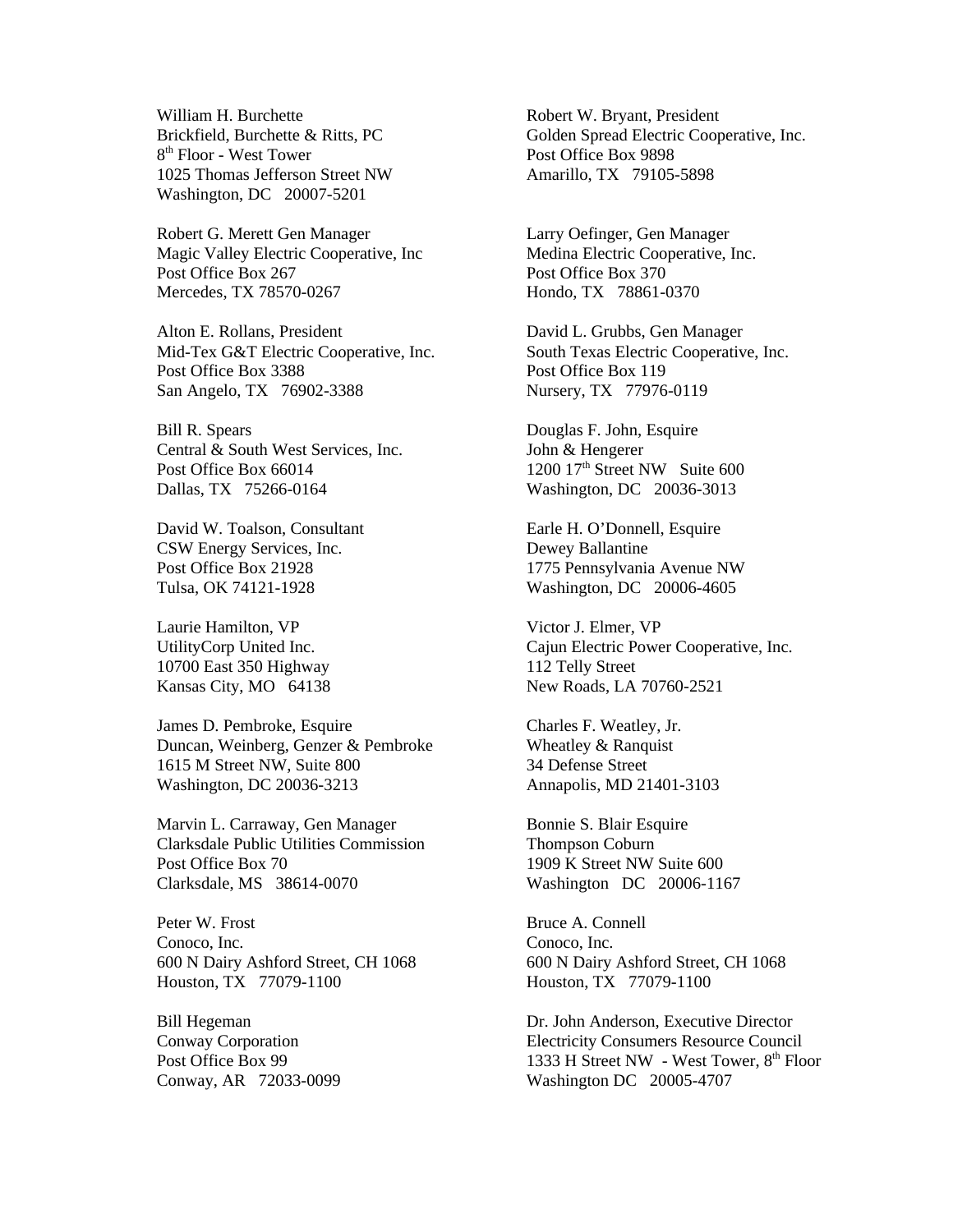Sara D. Schotland, Esquire Cleary, Gottleib, Steen & Hamilton 2000 Pennsylvania Avenue NW, Suite 9000 Washington, DC 20006-1812

William M. Dudley Thelen Reid & Priest Market Square, Suite 800 701 Pennsylvania Avenue NW Washington, DC 20004-2608

William S. Scherman Skadden, Arps, Slate, Meagher & Flom LLP 1440 New York Avenue NW Washington, DC 20005-2111

Frank D. Ledoux, Manager Lafayette Utilities System Post Office Box 4017C Lafayette, LA 70502-4017

Wallace Edward Brand Brand, Beeny, Berger & Whitler 1730 K Street NW, Suite 1000 Washington, DC 20006-3868

Brian A Eddington Louisiana Public Service Commission Post Office Box 91154 Baton Rouge, LA 70821-9154

Frank Gonzalez Louisiana Public Service Commission Post Office Box 91154 Baton Rouge, LA 70821-9154

Paul L. Zimmering Stone, Pigman, Walther, et al 546 Carondelet Street New Orleans, LA 70130-3509

William Bruce McKinley Mississippi Public Service Commission Post Office Box 1174 Jackson, MS 39215-1174

David R. Hunt Ross, Hunt, Spell & Ross Post Office Box 1196 Clarksdale, MS 38614-1196 Floyd L. Norton IV, Esquire Morgan, Lewis & Bockius, LLP 1800 M Street NW Washington, DC 20036-5802

Kimberly H. Despeaux, Director Entergy Services, Inc. Post Office Box 61000 New Orleans, LA 70161-1000

Gene Sweat Farmers Electric Cooperative Corp Post Office Box 400 Newport, AR 72112-0400

Sylvan J. Richard, Gen Manager Louisiana Energy & Power Authority 210 Venture Way Lafayette, LA 70507-5319

William A. Chesnutt McNees, Wallace & Nurick Post Office Box 1166 Harrisburg, PA 17108-1166

Carolyn L. Devitis Louisiana Public Service Commission Post Office Box 91154 Baton Rouge, LA 70821-9154

Michael R. Fontham Stone, Pigman, Walther, et al 546 Carondelet Street New Orleans, LA 70130-3509

George M. Fleming, General Counsel Mississippi Public Service Commission Post Office Box 1174 Jackson, MS 39215-1174

Michael C. Moore Attorney General Post Office Box 220 Jackson, MS 39205-0220

Municipal Energy Agency of Mississippi 6000 Lakeover Road Jackson, MS 39213-8011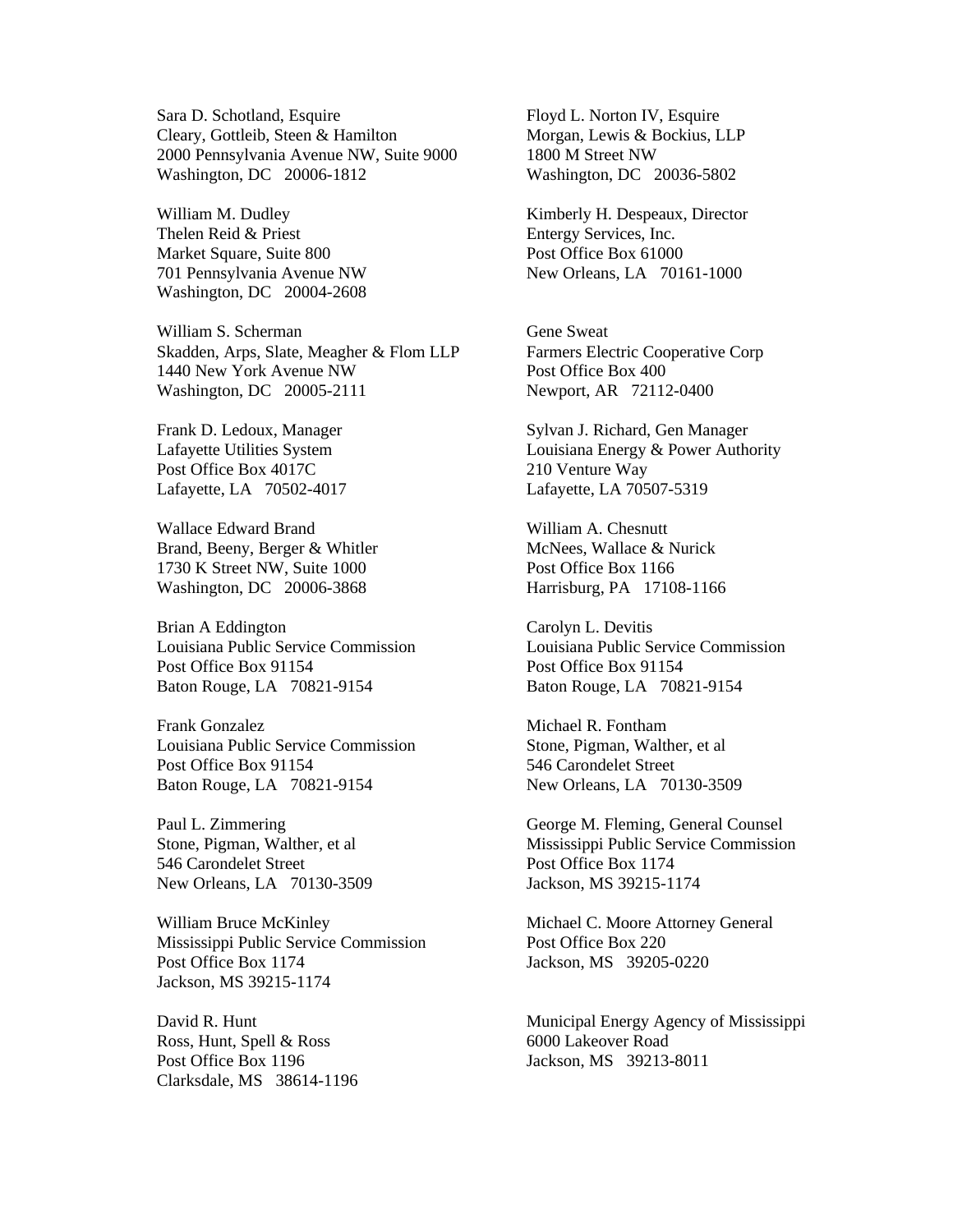Michael W. Tifft City of New Orleans City Hall 1300 Perdido Street, Room 6E07 New Orleans, LA 70112-2125

Glen L. Ortman Verner, Liipfert, Bernhard, et al 901 15<sup>th</sup> Street NW Suite 700 Washington, DC 20005-2327

Cathern Wilkins General Manager City of North Little Rock Post Office Box 5757 North Little Rock, AR 72119-5757

Terry S. Cowan Manager Occidental Chemical Corporation Post Office Box 809050 Dallas, TX 75380-9050

Victor A. Roque, President Orange & Rockland Utilities, Inc. 1 Blue Hill Plaza Pearl River, NY 10965-3104

Dickie Kennemore, Mayor City of Osceola Post Office Box 443 Osceola, AR 72370-0443

Douglas F. John, Esquire John & Hengerer  $1200$   $17<sup>th</sup>$  Street NW, Suite 600 Washington, DC 20036-3013

Allen Weinberg Obermayer, Rebmann, Maxwell, & Hippel 19th Floor, One Penn Center 1617 John F. Kennedy Boulevard Philadelphia, PA 19103-1821

James Johnson City of Prescott Post Office Box 676 Prescott, AR 71857-0676

Frederick H. Ritts Brickfield, Burchette & Ritts, PC 8<sup>th</sup> Floor, West Tower 1025 Thomas Jefferson Street NW Washington, DC 20007-5201

William D. Aaron, Jr. City of New Orleans City Hall 1300 Perdido Street, Room 6E07 New Orleans, LA 70112-2125

Patrick H. Hays City of North Little Rock Post Office Box 5757 North Little Rock, AR 72119-5757

Connie L. Woodard, City Manager City of North Little Rock Post Office Box 5757 North Little Rock, AR 72119-5757

Gerard A. Maher, Secretary Orange & Rockland Utilities, Inc. 1 Blue Hill Plaza Pearl River, NY 10965-3104

Neel Moore City of Osceola Post Office Box 443 Osceola, AR 72370-0443

William M. Lamb, Esquire Panda Energy International, Inc. 4100 Spring Valley Road, Suite 1001 Dallas, TX 75244-3646

Stacey Barney Philadelphia Gas Works 800 W Montgomery Avenue Philadelphia, PA 19122-2806

Howard Taylor, Mayor City of Prescott Post Office Box 676 Prescott, AR 71857-0676

Larry Stockton City of Prescott Post Office Box 676 Prescott, AR 71857-0676

James N. Compton Compton, Crowell & Hewitt Post Office Box 1937 Biloxi, MS 39533-1937